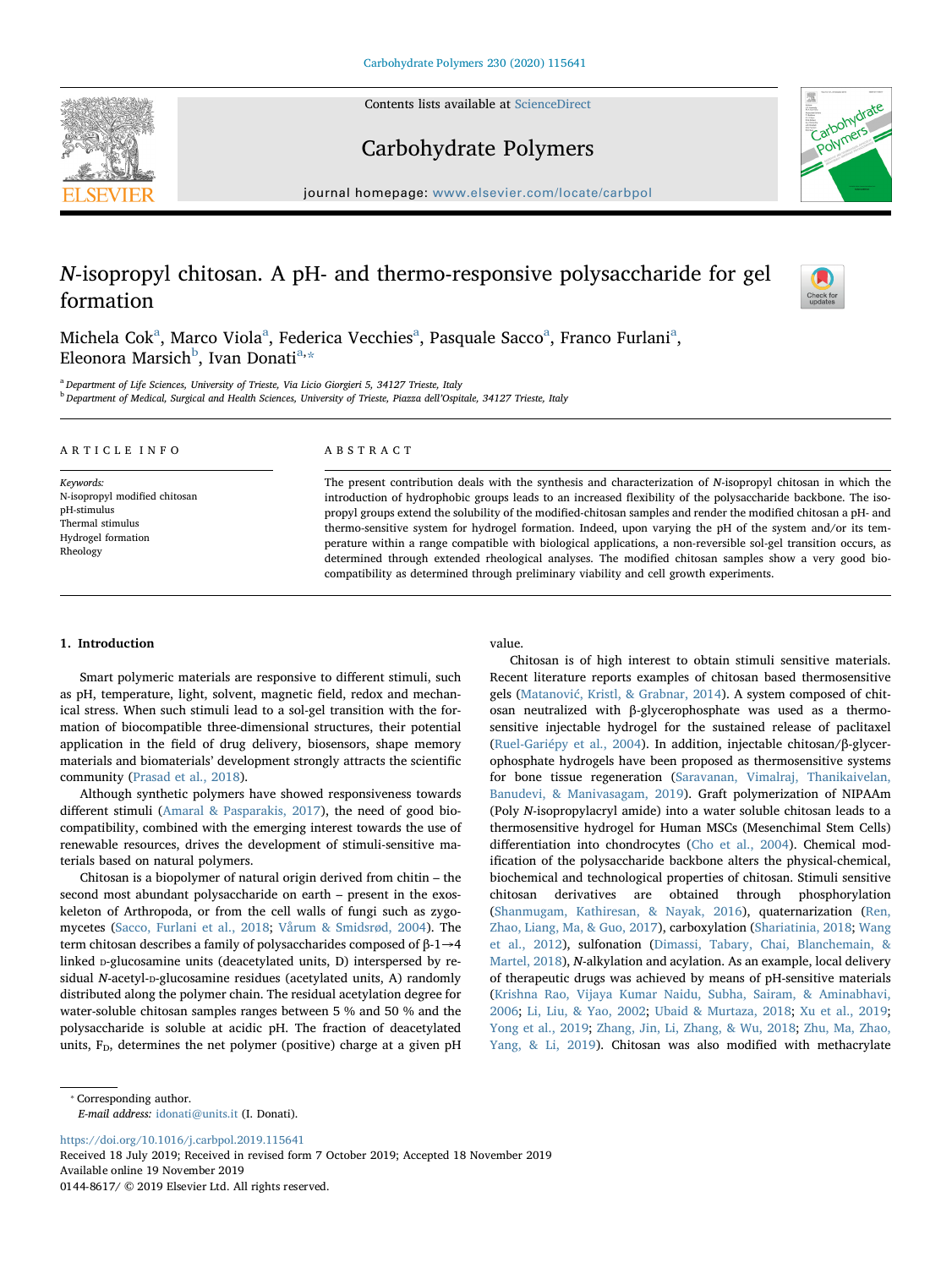moieties to yield a light sensitive material which was proposed as component of a dental adhesive system ([Diolosà et al., 2014](#page-6-17)). A lactosederivative of chitosan (CTL, previously indicated as Chitlac) [\(Donati](#page-6-18) [et al., 2005\)](#page-6-18) combined with boric acid led to the formation of a transiently reticulated system which displayed stiffening upon application of a mechanical stimulus ([Furlani et al., 2019\)](#page-6-19).

The synthesis and characterization of a pH- and thermo- responsive system based on a chitosan modified with isopropyl side chains is the focus of the present contribution. The modified chitosan leads to the formation of hydrogels depending on the balance between hydrophobic and hydrophilic features and on the tunable net charge on the polymer backbone.

## 2. Materials and methods

Chitosan was purchased from ChitiNor AS (Sollidalen, Norway). The composition was determined by means of  ${}^{1}$ H-NMR and resulted to be: GlcNH<sub>2</sub> = 86 % and GlcNAc = 14 % (MW<sub>RU</sub> = 198.3 g/mol for the hydrochloride form). The intrinsic viscosity ([η]) was determined to be 920 mL/g by means of capillary viscosimetry [\(Furlani, Sacco, Marsich,](#page-6-20) [Donati, & Paoletti, 2017\)](#page-6-20) and the weight average molecular weight  $(\bar{M}_w)$  was determined to be 306,000  $\pm$  15,000 (PI = 1.61  $\pm$  0.08) by means of SEC-MALLS analysis ([Christensen, Vold, & Vårum, 2008](#page-6-21)). Picoline-borane complex, deuterated water, sodium nitrite, sodium hydroxide, MTS Cell Counting Kit and LDH (lactate dehydrogenase) based TOX-7 kit were purchased from Sigma-Aldrich (Chemical Co. USA). Acetone, sodium chloride, acetic acid, hydrochloric acid, ethanol and methanol were purchased from Carlo Erba (Italy). Deionized water was used in all the preparations. DMEM (Dulbecco's Modified Eagle Medium high Glucose) was purchased from Euroclone (France).

### 2.1. Synthesis of N-isopropyl derivatives of chitosan (iCT)

N-isopropyl derivatives of chitosan (iCT) reported in [Table 1](#page-1-0) were obtained as follows in hydrochloride form. 11.25 g of chitosan (57 mmol in repeating units), 315 mL of deionized water and 4.05 mL of glacial acetic acid were loaded on a 5 L reactor, heated at 40 °C and mechanically stirred for 30 min. A solution of methanol (45 mL) containing picoline-borane complex (100 mmol) and acetone (see [Table 1\)](#page-1-0) was loaded dropwise in the reactor and the mixture was mechanically stirred for 1 h at 40 °C. The slurry was then added of deionized water (45 mL), the temperature was raised to 60 °C and it was mechanically stirred for 3 h. The solution was cooled to room temperature, added of a 150 mL of aqueous HCl solution (0.86 M) and, after 30 min, the product was precipitated by dropwise addition of acetone (1.25 L). The resulting precipitate was extensively rinsed with acetone to remove the water, air dried and vacuum dried over  $P_2O_5$ . For all the derivatives synthesized, the final content of water was found to be lower than 8 %.

<span id="page-1-0"></span>Table 1

Composition and zero shear viscosity of the iCT samples at different degree of N-isopropyl substitution.

| Sample                  | [Acetone]: [Chitosan] <sup>a</sup> | GlcNH <sub>2</sub>   | GlcNAc               | GlcN-iPr             | $\eta_0$ (mPa s) <sup>b</sup> |
|-------------------------|------------------------------------|----------------------|----------------------|----------------------|-------------------------------|
| iCT13<br>iCT37<br>iCT46 | 0.2<br>1.2                         | 0.73<br>0.49<br>0.40 | 0.14<br>0.14<br>0.14 | 0.13<br>0.37<br>0.46 | 48.2<br>44.9<br>35.8          |

<span id="page-1-1"></span>Molar ratio between acetone and chitosan repeating units.

<span id="page-1-2"></span><sup>b</sup> Zero-shear viscosity of the hydrochloride salts of iCT measured in water at T = 25 °C (total polysaccharide concentration = 1 % (w/V)). GlcNH<sub>2</sub>, GlcNAc and GlcN-iPr stand for the (fraction of) residual free glucosamine units, the residual N-acetyl glucosamine units and the amount of glucosamine units modified with the isopropyl groups, respectively.

#### 2.2. Intrinsic viscosity measurements

Intrinsic Viscosity was measured at 25 °C by means of a Schott-Geräte AVS/G automatic measuring apparatus and an Ubbelohde-type capillary viscometer. A buffer solution composed of 20 mM AcOH/ AcNa, pH 4.5, and 100 mM NaCl was used as a solvent [\(Sacco, Cok,](#page-6-22) [Asaro, Paoletti, & Donati, 2018](#page-6-22)). The intrinsic viscosity [η] values were determined by analyzing the polymer concentration dependence of the reduced specific viscosity ( $\eta_{sp}/c$ ) and of the reduced logarithm of the relative viscosity  $(ln(n_{rel})/c)$  using the Huggins (Eq. 1) and Kraemer (Eq. 2) equations, respectively:

$$
\frac{\eta_{sp}}{c} = [\eta] + k'[\eta]^2 c \tag{1}
$$

$$
\frac{\ln(\eta_{rel})}{c} = [\eta] - k^{\prime\prime}[\eta]^2 c \tag{2}
$$

where k' and k" are the Huggins and Kraemer constants, respectively.

# 2.3.  ${}^{1}H$ -NMR

iCT samples were analyzed at 80  $^{\circ}$ C by means of <sup>1</sup>H-NMR spectroscopy carried out on a 400 VNMRS Varian NMR spectrometer operating at 400 MHz. Samples were prepared according to the procedure previously reported [\(Sacco, Cok et al., 2018](#page-6-22); [Sacco, Furlani et al., 2018\)](#page-6-2).

#### 2.4. Rheological measurement

Rheological tests for iCT samples were performed under continuous shear conditions to determine the steady viscosity values in the stress (τ) range 0.1–1000 Pa, as well as under oscillatory shear conditions to determine the extension of the linear viscoelasticity regime (stress sweep tests at  $\nu$  =1 Hz) and the mechanical spectrum (frequency sweep,  $\tau = 1$  Pa, within the linear viscoelastic regime). The complex viscosity (η\*), the storage (G') and loss (G") moduli were recorded in the frequency range 0.01–50 Hz. All tests were carried out with the controlled stress rheometer HAAKE MARS III operating typically at T  $=$  25 °C. A glass bell covering the measuring device was used to improve thermal control and limit evaporation. A cone-plate CP60/1° geometry was used for solutions while a shagreened plate-plate apparatus (∅  $=20$  mm) was used in the case of hydrogels. In the case of temperature variations, short stress sweep measurements were performed with  $\tau$  in the range 1 Pa – 10 Pa and a frequency of 1 Hz and the elastic and viscous moduli were recorded at 25 °C, 37 °C and 45 °C, respectively. In the case of temperature sweep, G' and G" were measured upon increasing the temperature in the range 20 °C – 55 °C ( $\nu$  = 0.1 Hz;  $\tau$  = 1 Pa;  $pH = 7.6$ ; polysaccharide concentration = 10 g/L)

# 2.5. Turbidimetry

Turbidimetric measurements were performed at 600 nm by means of UV–vis spectroscopy using a UV–vis Amersham Biosciences, Mod. Ultraspec 2100 pro. Aqueous solutions of iCT (hydrochloride form) at different polymer concentration were titrated with NaOH to a specific pH value and the total absorbance measured. Similarly, aqueous solutions of iCT at a pH value of 6 (to avoid precipitation due to the pH) containing increasing amounts of methanol were prepared and their total absorbance measured.

#### 2.6. Viability assay

The viability of a NIH-3T3 cell line treated with iCT was evaluated by MTS assay (Promega).  $1 \times 10^3$  cells/well were plated in a 96 well plate and allowed to adhere overnight. The next day (day 0) a final concentration of 0.2 % of iCT was added to the growth medium (DMEM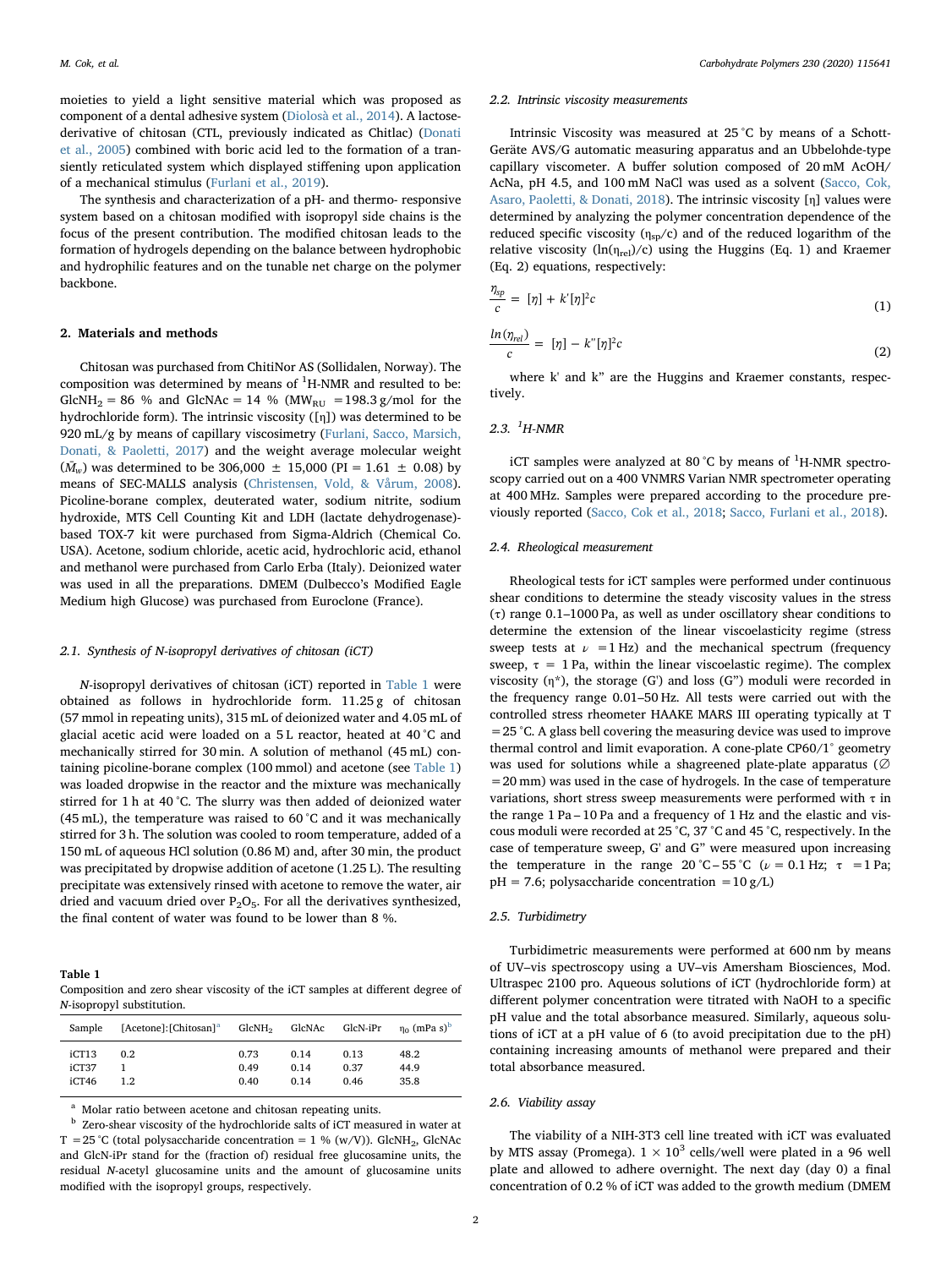High Glucose supplemented with 10 % FBS and 1 % penicillin/streptomycin). At different time points (0, 1, 4, 5, 6 days) MTS assay was performed and absorbance was measured at 450 nm using a TECAN Infinite® 200 PRO NanoQuant spectrophotometer. Six replicates were analyzed for each sample at each time point. Cells cultured in DMEM High Glucose were used as control.

## 2.7. Lactate dehydrogenase (LDH) assay

The in vitro cytotoxicity of iCT was evaluated by an LDH assay on NIH-3T3 cells. 2000 cells were seeded on 96-well plates. After complete adhesion, the medium was changed and fresh one was added to each well. iCT was added to the growth medium at a final concentration of 0.2 %. After 24 h, medium was collected and the LDH assay was performed according to the manufacture's protocol. Cells that were not exposed to the compound were used as control. Six replicates were analyzed for each treatment. Evaluation of cytotoxicity was calculated according to the following formula:

$$
LDH \ released \ \% = \frac{A-B}{C-B}X100
$$

with  $A = LDH$  activity of cells treated with iCT;  $B = LDH$  activity of untreated cells and  $C = LDH$  activity after total cell lysis at 24 h.

# <span id="page-2-0"></span>3. Results and discussion

## 3.1. Synthesis and characterization of iCT

Chitosan has been modified introducing isopropyl side-chains by means of N-alkylation using picoline-borane complex as reducing agent. [Table 1](#page-1-0) reports in detail the composition as determined by  $^1\mathrm{H}\text{-}\mathrm{NMR}$  (see Figure S1 in Supporting Information) of the chitosan derivatives obtained and their zero-shear viscosity as calculated using the Cross equation [\(Sacco et al., 2017](#page-6-23)).

The decrease in  $\eta_0$  for the modified samples with respect to the starting chitosan is partially attributed to chain cleavage, given the treatment under acidic conditions during the synthetic procedure. SEC-MALLS measurements allow determining the extent of backbone degradation ([Christensen et al., 2008](#page-6-21)); iCT46 displays a weight average molecular weight of 172,000  $\pm$  13,000 with a PI of 1.62, thus showing a decrease from the initial molecular weight of chitosan  $(306,000 \pm 15,000)$ . Along the same line, the radius of gyration is also decreased from approx. 58.2 nm for chitosan to 36.8 nm for the isopropyl derivative. Focusing on iCT derivatives, the zero-shear viscosity decreases upon increasing the degree of substitution in isopropyl modified samples due to conformational effects.

The use of the Doty-Benoit equation ([Benoit & Doty, 1953\)](#page-6-24) (Eq. 3), obtained for wormlike chains in unperturbed conditions, allows determining the persistence length, q, of chitosan and of iCT46:

$$
\langle s_z^2 \rangle - q^2 \left\{ \left( N_Z \frac{l}{3q} \right) - 1 + \left( \frac{2q}{N_W l} \right) \left[ 1 - \left( \frac{q}{N_N l} \right) \right] \right\} = 0
$$
\n(3)

were  $N_N$ ,  $N_W$  and  $N_Z$  are the number-average, weight-average, and Z-average degree of polymerization, respectively. While <sup>1</sup>H-NMR allows calculating the molecular weight of the repeating unit of chitosan and iCT, respectively, the same virtual bond length, l, is used for both samples, i.e. 0.515 nm [\(Christensen et al., 2008](#page-6-21)). When Eq. [3](#page-2-0) is applied to the case of chitosan, the persistence length is found to be 8.9 nm, thus in reasonable agreement with the value already reported for a chitosan sample of similar weight average molecular weight under the same experimental conditions, i.e. 7.3 nm [\(Christensen et al., 2008](#page-6-21)). Similarly, the persistence length of iCT46 is found to be approximately 6.9 nm, thus slightly lower than the unmodified sample. This implies that the introduction of the isopropyl side chain increases the flexibility of the backbone, likely due to the fact that modified glucosamine units act as kinks along the chain altering the regular structuring of the polysaccharide.

From a strict point of view, the Doty-Benoit equation is valid only in theta conditions. The approach proposed by [Denkinger & Burchard](#page-6-25) [\(1991\)](#page-6-25) based on the correlation between( $\langle s_z \rangle / (2q)$ )<sup>2</sup> and the weightaverage number of the Kuhn segments  $(N_K)$  allows evaluating the validity of the results obtained for the persistence length. Figure S2 in Supporting Information shows that the calculated values for chitosan and for iCT are well within the curves re-drawn from literature data ([Denkinger & Burchard, 1991](#page-6-25)).

Intrinsic viscosity [η] measurements provide additional information on the persistence length of the unmodified and N-isopropyl modified chitosan samples through the Flory-Fox sphere model ("nondraining" theory) which has been previously used for different polymers (Eq. 4) ([Anthonsen, Vårum, & Smidsrød, 1993](#page-6-26); [Donati et al., 2004](#page-6-27); [Higashimura, Mulder-Bosman, Reich, Iwasaki, & Robijn, 2000](#page-6-28); [Navarini et al., 2001\)](#page-6-29).

$$
q = \frac{1}{2} \left[ \left( \frac{1}{DP \, l} \right) \left( \frac{[\eta] M_w}{\Phi} \right)^{2/3} \right] \tag{4}
$$

Where DP is the degree of polymerization. Eq. [4](#page-5-0) is strictly valid in the case of random coils of high molecular weight. Although Φ is a function of the spatial distribution form of the chains and it decreases for expanded polymer chains, for the sake of the present calculation it is considered as a constant. In the case of chitosan, the persistence length calculated with Eq. [4](#page-5-0) is 7.5 nm while iCT46 displays a slightly lower value, i.e. 5.9 nm. Far from being conclusive, this preliminary analysis shows that the values obtained are in line with the ones reported in the literature, at least for chitosan, and they further show that the introduction of the isopropyl groups slightly increases the flexibility of the polymer backbone. In general terms, the flexibility of the iCT46 compares to the one of a 5 % oxidized chitosan chain ([Christensen](#page-6-21) [et al., 2008](#page-6-21)).

The introduction of isopropyl groups on the chitosan backbone sensibly alters its solubility both as a function of the pH and of the overall polarity of the solvent. In particular, the water-solubility of iCT46 shows a strong dependence from pH and total polysaccharide concentration ([Fig. 1](#page-3-0)a), at variance with the lactose-modified chitosan (Chitlac, CTL) which resulted to be soluble at all values of pH (D'[Amelio](#page-6-30) [et al., 2013](#page-6-30); [Donati, Borgogna, Turello, Casàro, & Paoletti, 2007](#page-6-31)).

In fact, polymer aggregation, and thus increase in absorbance, occurs at a pH of approx. 12 when the total polymer concentration is set to  $1 g/L$ . However, when the iCT concentration is increased to  $5 g/L$ , polysaccharide aggregation is already detected at pH slightly above 8 while at  $10 g/L$  it occurs at approx. physiological pH ([Fig. 1a](#page-3-0)). Indeed, the higher is the polysaccharide concentration, the lower is the pH value at which polysaccharide aggregation occurs due to chain-chain association driven by hydrophobic interactions. Acidic conditions prevent the latter association due to electrostatic repulsion among the positively charged chains.

<sup>1</sup>H-NMR titrations allow determining the pKa of the primary and secondary amino groups in iCT46 (see Figure S3 in Supporting Information). In particular, the chemical shift of the proton at C2 in unmodified and isopropyl-modified glucosamine units of iCT is followed upon pH variation. Eq. 5 determines the "apparent" pKa for the two amino groups ([Tømmeraas et al., 2002](#page-6-32)):

$$
pKa_{app}(\alpha) = pH + \log\left(\frac{1-\alpha}{\alpha}\right) \tag{5}
$$

where  $\alpha$  is the ionization degree. The "apparent" pKa is related to the dissociation constant of the first acid/base group in the uncharged chain as follows (eq. 6):

$$
pKa_{app}(\alpha) = pKa_0 + \Delta pKa(\alpha) \tag{6}
$$

where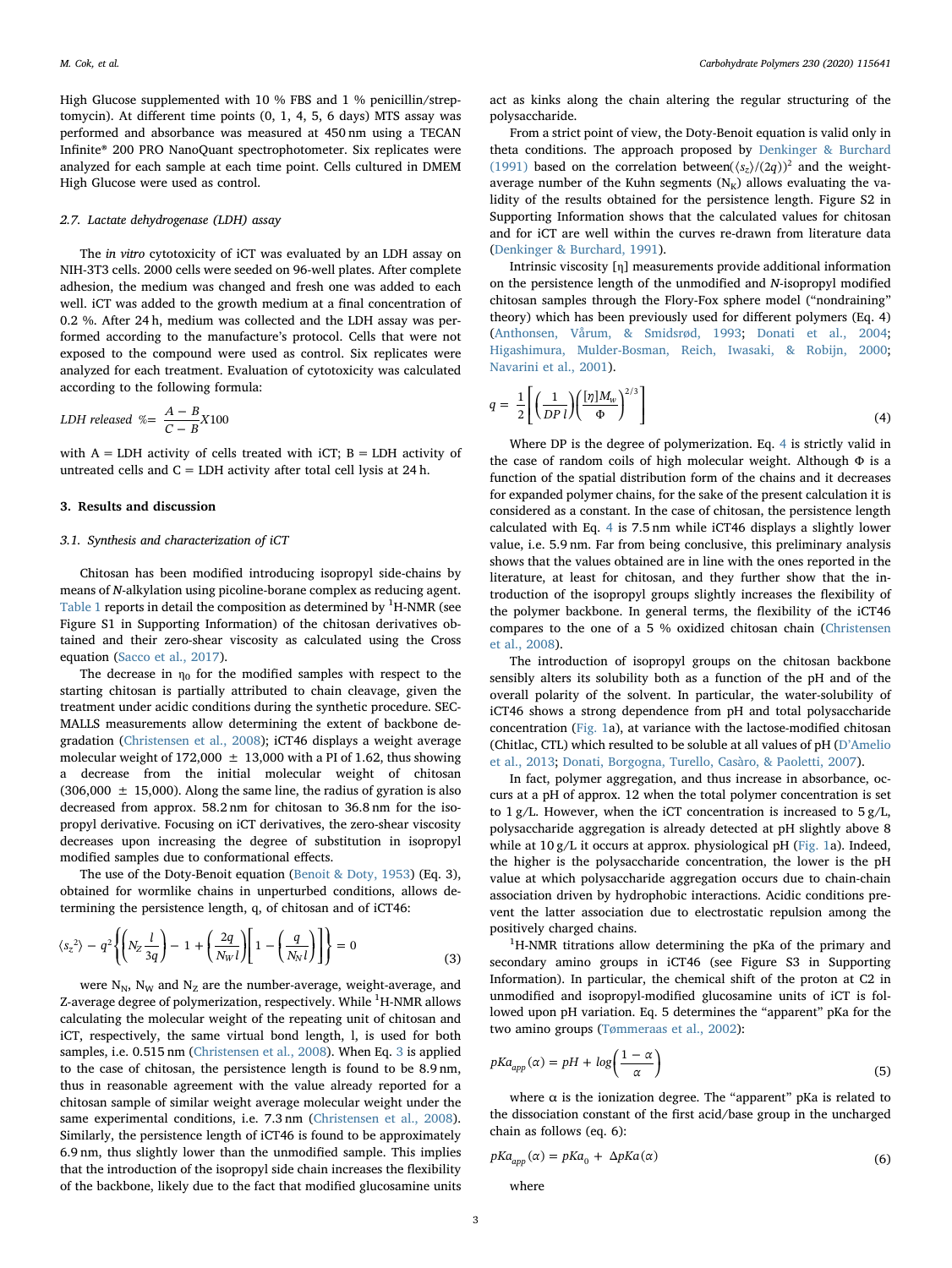<span id="page-3-0"></span>

Fig. 1. Effect of the isopropyl groups on solubility of modified chitosan. a) Dependence of the absorbance on pH for iCT46 at 1 g/L (a), 5 g/L (a) and 10 g/L (a). b) Dependence of the absorbance on the fraction of methanol in iCT solutions ( $\blacksquare$ ). Line is drawn to guide the eye. Total polysaccharide concentration 10 g/L. For comparison, the absorbance of a chitosan solution containing 50 % of methanol is reported  $(\bullet)$ .

<span id="page-3-1"></span>

Fig. 2. Effect of pH on sol-gel transition for N-isopropyl chitosan (iCT). Dependence of elastic (G', □) and viscous (G", ■) moduli from frequency for iCT46 at 10 g/L at pH 5 (a), pH 7.6 (b) and pH 8.6 (c).

<span id="page-3-2"></span>

Fig. 3. Rheological effect of the degree of substitution with isopropyl groups on iCT. Dependence of the elastic  $(G, \Box)$  and viscous  $(G', \blacksquare)$  moduli from frequency for iCT13 at 10 g/L at pH 7.6.

$$
\Delta p K a(\alpha) = \frac{1}{n_p 2.303 RT} \frac{\partial G^{ion}(\alpha)}{\partial \alpha} \tag{7}
$$

with  $n_p$  the number of polymeric charge units and  $G^{ion}$  is the ionic free energy function [\(Cesàro, Delben, Flaibani, & Paoletti, 1987](#page-6-33); [Delben, Paoletti, Porasso, & Benegas, 2006](#page-6-34)).

The Katchalsky plot at  $\alpha = 0.5$  provides the apparent pKa for the primary and secondary amino groups of iCT yielding 6.62 and 7.03, respectively. The  $pKa_{app}$  ( $\alpha = 0.5$ ), i.e. the value of pH at which the stoichiometric concentrations of the charged and of the uncharged species are equal, of the primary amino groups is in very good agreement with the one previously determined for chitosan through the same approach (D'[Amelio et al., 2013](#page-6-30); [Tømmeraas et al., 2002](#page-6-32)). As expected, the secondary amine shows a slightly higher  $pKa_{\text{ann}}(\alpha = 0.5)$ . This is at

variance with the  $pKa_{app}(\alpha = 0.5)$  for the secondary amine of the lactitol-derivative of chitosan, where a contribution of hydrogen bonding alters the dissociation equilibrium (D'[Amelio et al., 2013\)](#page-6-30).

The peculiar solubility of iCT manifests also when water is replaced by a polar solvent such as methanol [\(Fig. 1b](#page-3-0)). While chitosan displays a limited solubility when 50 % of methanol is used in the system, iCT46 maintains a complete solubility even at alcohol fraction of 80 % (v/v). It is straightforward to conclude that the presence of isopropyl side chains on chitosan backbone affect its solubility by altering the hydrophobic features of the polymer.

## 3.2. pH- and thermo-responsive hydrogels formed from iCT

Rheological tests are performed upon varying the pH, temperature and concentration of the isopropyl modified chitosan sample (iCT). [Fig. 2](#page-3-1)(a–c) reports the effect of pH on the mechanical spectrum of iCT46. When the pH of the solution is set to 5, the interchain electrostatic repulsion prevents chain-chain association. Thus, in line with [Fig. 1a](#page-3-0), the system behaves like a solution, with a viscous response higher than the elastic one. At variance, hydrophobic interactions take place at pH of 9 and the system displays a gel-like behavior, with a marked increase of the elastic response and a G' higher than G" over 3 decades of frequency. The pH 7.6 is a cross-point among the other two conditions explored. Indeed, associations among the isopropyl groups exist, but they are likely not very extended. This results in almost superimposition of the elastic and viscous response.

This is also seen with iCT13 [\(Fig. 3](#page-3-2)). In this case, the lower amount of hydrophobic side-chains limits interchain association and the sample at pH 7.6 displays the features of a viscous solution with a cross-over among elastic and viscous moduli only at high frequency values.

Since hydrophobic interactions drive chain-chain association in iCT, the effect of temperature is also explored. Focusing on the single iCT chain, the increase in temperature disrupts the clatrate of water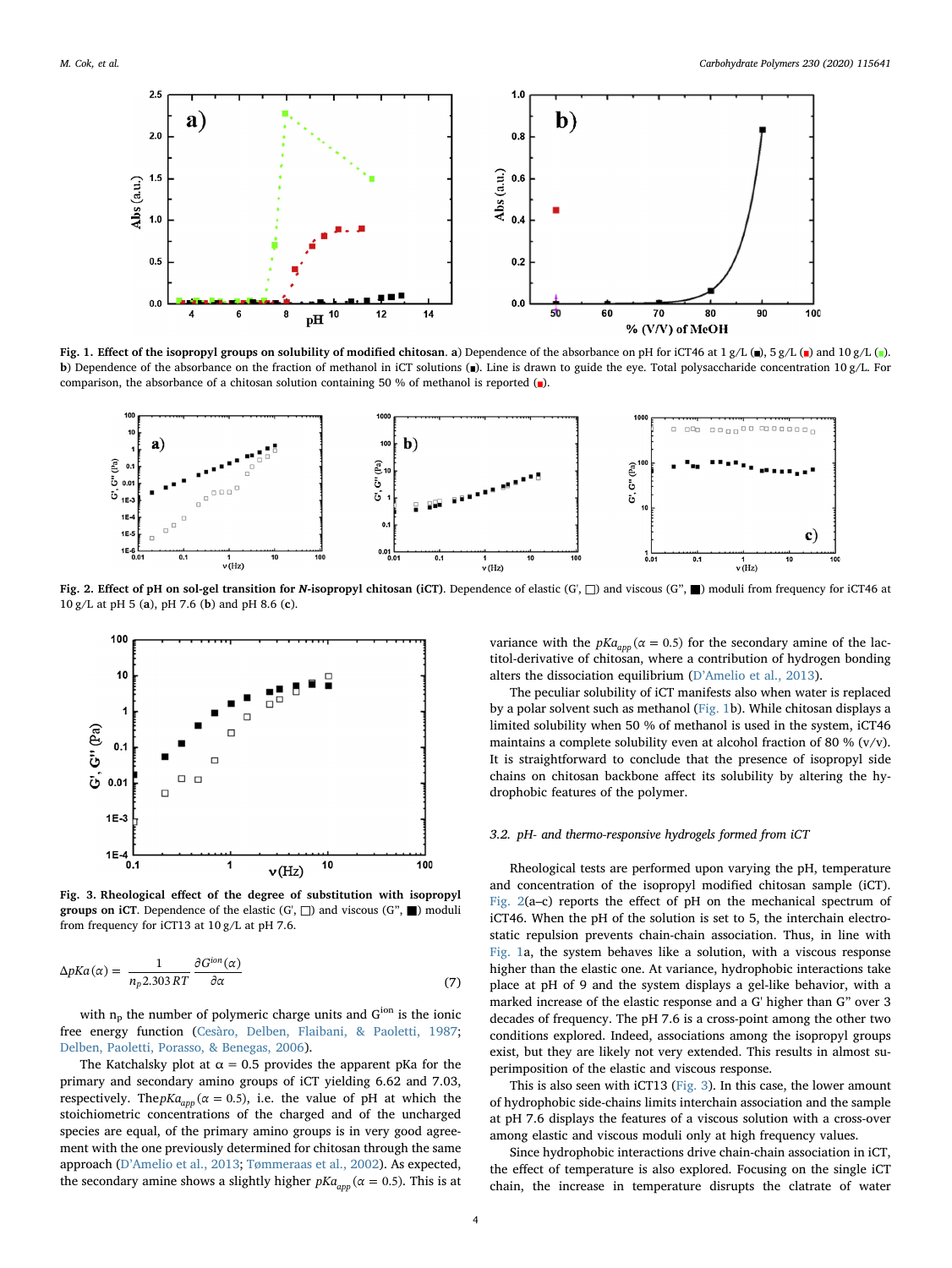<span id="page-4-0"></span>

Fig. 4. Effect of pH and temperature on sol-gel transition for iCT. a) Dependence of the elastic (G', red) and viscous (G", black) moduli from temperature for iCT46 at a concentration of 10 g/L and pH 7.6. b) and c) Dependence of the elastic (G', open symbols) and viscous (G", filled symbols) moduli from frequency for iCT46 at 25 °C (black), 37 °C (red) and 45 °C (green) for pH 7.0 (b) and 8.2 (c). Total polysaccharide concentration = 20 g/L. (For interpretation of the references to colour in this figure legend, the reader is referred to the web version of this article).

<span id="page-4-1"></span>

Fig. 5. Effect of temperature ramp on rheology of iCT. Dependence of the elastic (G', □) and viscous (G", ■) moduli from stress for iCT46 at pH 8.2 along the temperature sequence 25 °C (a)  $\rightarrow$  37 °C (b)  $\rightarrow$  45 °C (c)  $\rightarrow$  37 °C (d)  $\rightarrow$  25 °C (e). Total polysaccharide concentration = 20 g/L.

molecules around the isopropyl side chain aiding the formation of hydrophobic contacts. A temperature sweep analysis reveals the transition from a liquid-like behavior to a gel-like one for iCT46 with a gel point temperature of approximately 32 °C [\(Fig. 4](#page-4-0)a) when the total polymer concentration is set at  $10 g/L$ . This is confirmed by the mechanical response of iCT46 upon increasingthe temperature and using a total polysaccharide concentration of 20 g/L [\(Fig. 4](#page-4-0) b and c).

When the pH is set to 7, the system behaves in a viscous-like manner, with G" higher than G' and the increase in temperature did not affected sensibly the mechanical response ([Fig. 4b](#page-4-0)). In this case, the residual positive charge on the polysaccharide chains prevents the formation of interchain cross-links and this repulsive contribution is not overcome upon increasing the temperature. At variance, hydrophobic chain-chain association takes place at pH of 8.2, leading to a system with an elastic response higher than the viscous one. The application of a temperature ramp strengthens further the chain-chain hydrophobic interactions ([Fig. 4c](#page-4-0)) with three-fold increase in G' upon increasing the temperature from 25 °C to 45 °C. It interesting to note that the additional temperature-induced interchain contacts are stable and not reversed once the temperature is lowered. In fact [\(Fig. 5](#page-4-1) a–e), once a maximum of G' is reached at 45 °C, it remains unaltered upon cooling the system.

3.3. Hydrogel formation through a pH-assisted mechanism and biological properties

The use of pH variation is a very interesting approach for hydrogel formation. Controlling pH-variation, its kinetics and the final value of pH attained is of fundamental importance for biomaterials' applications. To this end, bicarbonate is used as proton-consuming agent and added to the solution containing iCT [\(Sacco, Furlani, Paoletti, & Donati,](#page-6-35) [2019\)](#page-6-35). Since the latter is synthesized as hydrochloride salt, the protons released from the amino groups will shift the bicarbonate equilibrium towards the production of  $CO<sub>2</sub>$  that, evading from the system, will progressively increase the pH. To test this hypothesis, a 20 g/L iCT solution is treated for 4 h with 80 mM of NaHCO<sub>3</sub> and the elastic and viscous moduli are measured at 25 °C and after a temperature ramp ([Fig. 6](#page-5-1)a–e). Short stress sweep measurements reveal that at 25 °C the system behaves like a weak elastic material, with G' slightly higher than G". The temperature of the system is then increased to 37 °C and 45 °C, respectively, and [Fig. 6](#page-5-1)b and c show the increase in the elastic modulus of approx. 2 orders of magnitude. In addition, upon reversing the temperature ramp, i.e. bringing the system from 45 °C to 37 °C and then down to 25 °C, the mechanical performance of the system is preserved.

The use of a proton consuming agent allows obtaining wall-to-wall three-dimensional structures. Indeed, when the resting time after the bicarbonate addition extends to 24 h, a rearrangement of the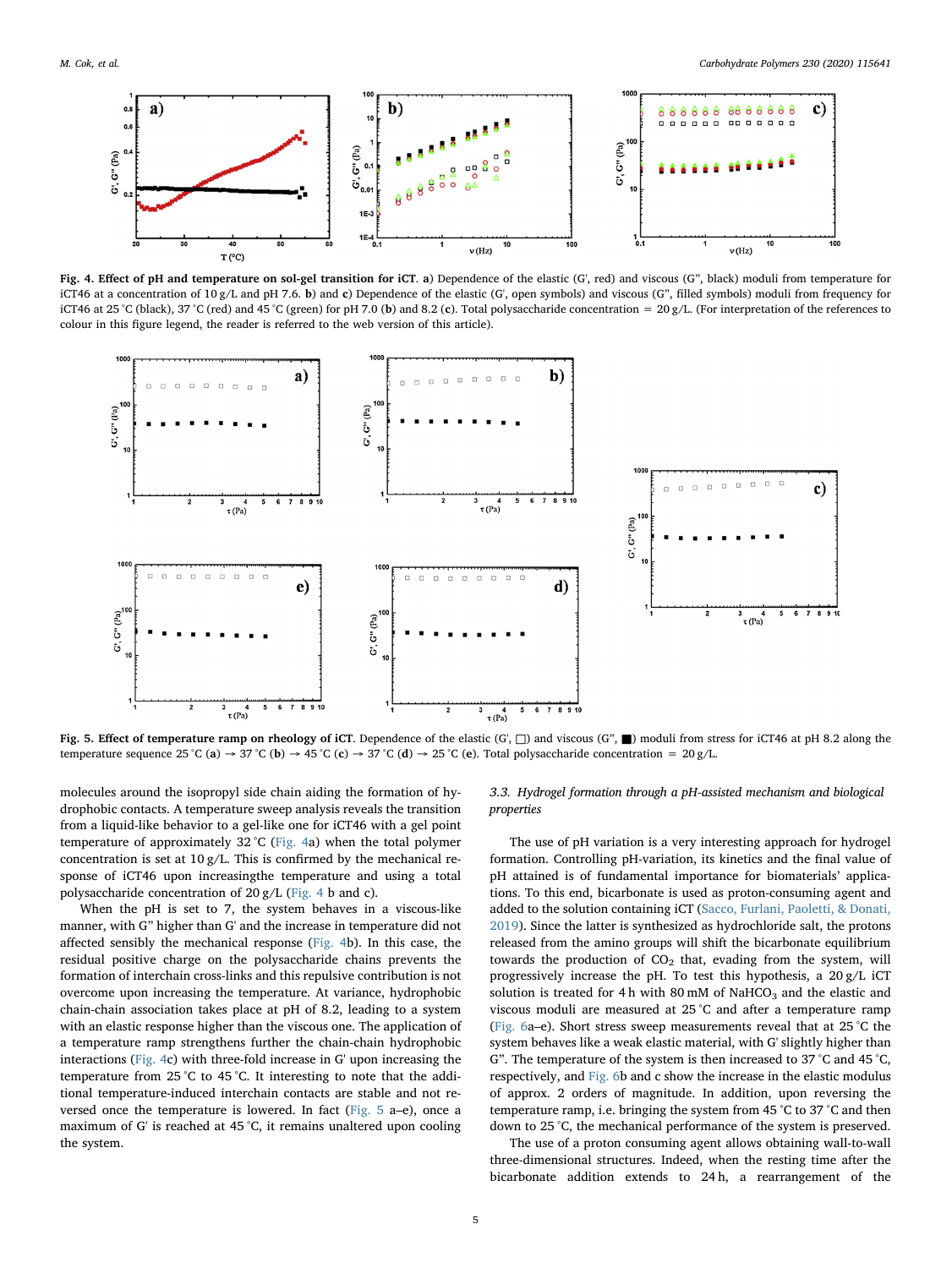<span id="page-5-1"></span>

Fig. 6. Sol-gel transition and temperature ramp on iCT hydrogels formed by means of a pH assisted mechanism. Dependence of the elastic (G', □) and viscous (G",  $\blacksquare$ ) moduli from stress for iCT46 treated with NaHCO<sub>3</sub> along the temperature sequence 25 °C (a)  $\rightarrow$  37 °C (b)  $\rightarrow$  45 °C (c)  $\rightarrow$  37 °C (d)  $\rightarrow$  25 °C (e). Total polysaccharide concentration = 20 g/L.

<span id="page-5-2"></span>

Fig. 7. iCT hydrogels formed though a pH-assisted mechanism. Dependence of the elastic (G',  $\Box$ ) and viscous (G",  $\Box$ ) moduli from stress for iCT46 treated with NaHCO<sub>3</sub> with a setting time of 24 h. Total polysaccharide concentration =  $20 g/L$ , T = 25 °C.

polysaccharide chains takes place leading to a firm hydrogel ([Fig. 7](#page-5-2)). The elastic modulus is one order of magnitude higher than the viscous one and both are basically independent from the frequency. A comparison between [Figs. 6 and 7](#page-5-1) shows that G' at 24 h is approx. 6 times higher than that at 4 h after thermal treatment. The effect of temperature ramps is then checked on the hydrogel thus formed by means of short stress sweep measurements (Figure S4 a–e in Supporting Information). Once more, heating leads to further hydrophobic interchain cross-links with a 2.5-fold increase in the elastic response. Although a detailed analysis of the mechanical response of these systems over extended time will be carried out, the results herein reported demonstrate that the iCT system can lead to gel formation with a mechanism triggered and controlled by both pH and temperature.

Measurements of cell viability and growth allow evaluating basic biological properties of iCT [\(Fig. 8](#page-6-36)a and b). Both experiments point to a good biocompatibility of the modified material, which does not hamper cell proliferation as, both in the iCT treated cells and in control

experiments, cell confluence was reached after 6 days of culture.

### <span id="page-5-0"></span>4. Conclusions

pH- and thermo-sensitive biocompatible materials based on natural polymers are highly sought by researchers since their potential applications cover a very wide range. Specifically, hydrogel formation triggered by simple and cell-friendly stimuli allows for the use of modified biopolymers in minimally invasive surgery and viscosupplementation for several purposes in tissue engineering. Along this line, the introduction of isopropyl side chains on the backbone of chitosan leads to an interesting modified biopolymer which might represent a novelty in the field. Indeed, the control over the amount of hydrophobic side chains introduced allows tuning the physical-chemical properties of the modified chitosan. Although chain flexibility (persistence length) is only limitedly affected, the solubility of the modified chitosan with respect to pH and amount of non-solvents such as methanol displays notable modifications. This is traced back to the altered hydrophilic/ hydrophobic character, which endows the N-isopropyl chitosan (iCT) with the ability to form hydrogels when electrostatic chain-chain repulsion is limited. Indeed, pH and temperature act as efficient stimuli to elicit the formation of hydrophobically driven chain-chain associations, which can end in the formation of a wall-to-wall hydrogel. It should be stressed that the sol-gel transition occurs at a pH compatible with the applications in the biomedical field and that, in addition, the increase in temperature up to 45 °C strengthens the formed hydrogel in a non-reversible way. Considered the biocompatibility following to preliminary results, N-isopropyl chitosan (iCT) shows an interesting potential role for tissue engineering purposes.

# Acknowledgments

Dr. Olav Aarstad is thankfully acknowledged for the SEC-MALLS measurements. This study was supported by the INTERREG V-A Italia-Slovenia 2014-2020 BANDO 1/2016 ASSE 1 – project BioApp 1472551605.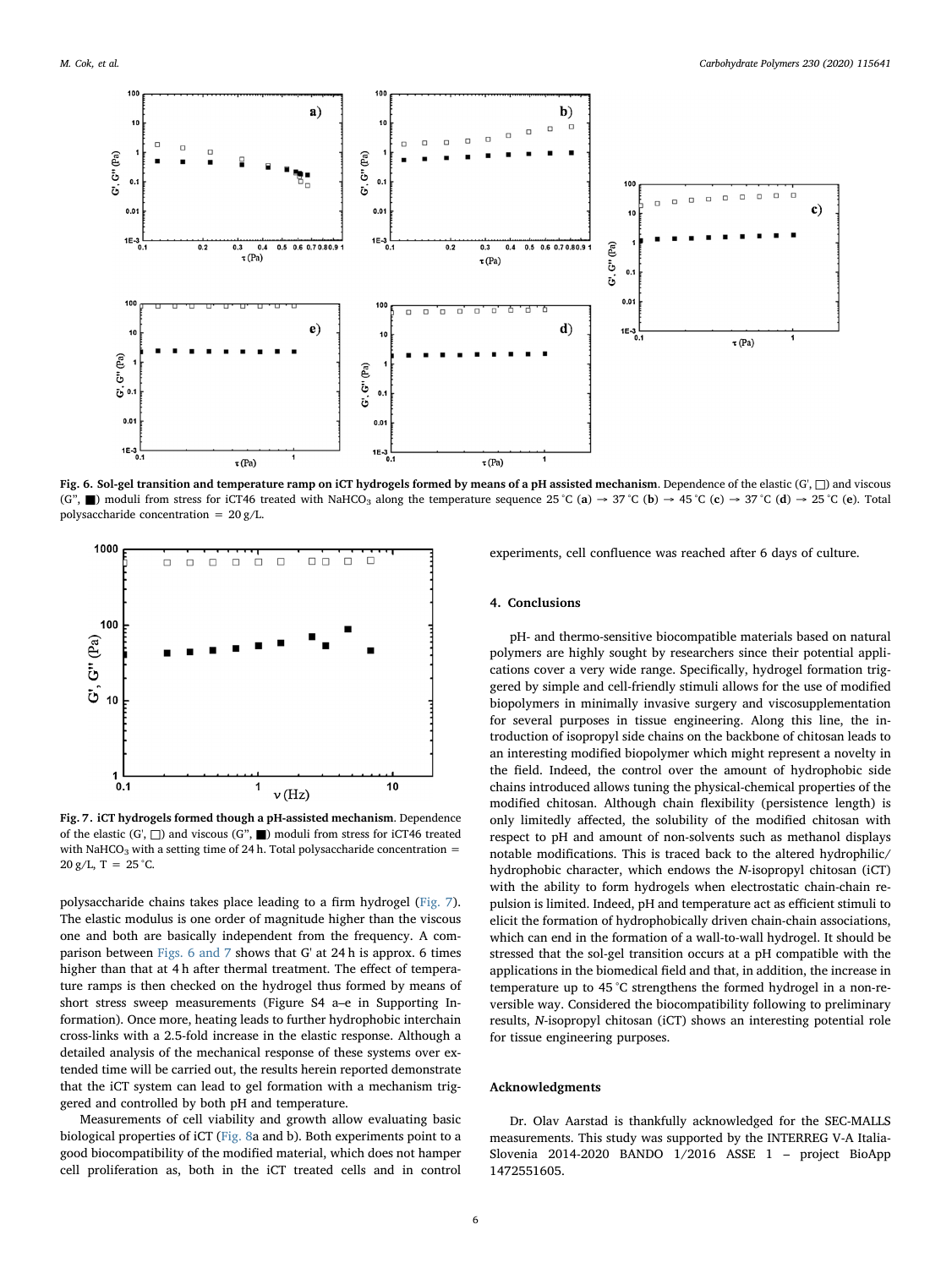<span id="page-6-36"></span>

Fig. 8. Lack of biological negative effect of iCT. a) Cytotoxicity, measured as LDH release, by NIH-3T3 cell line treated with iCT46 at a final concentration of 0.2 %. Negative control represents the sole medium while positive control is the LDH released after cell lysis (Triton X). b) MTS assay on NIH-3T3 cell line. Cells are treated with iCT46 (red) at a final concentration of 0.2 %. Cells treated with standard growth medium (DMEM) were used as control (black). In both a) and b), results are reported as mean  $\pm$  s.d. ( $n = 6$ ). (For interpretation of the references to colour in this figure legend, the reader is referred to the web version of this article).

#### Appendix A. Supplementary data

Supplementary material related to this article can be found, in the online version, at doi:[https://doi.org/10.1016/j.carbpol.2019.115641.](https://doi.org/10.1016/j.carbpol.2019.115641)

#### References

- <span id="page-6-1"></span>[Amaral, A. J. R., & Pasparakis, G. \(2017\). Stimuli responsive self-healing polymers: Gels,](http://refhub.elsevier.com/S0144-8617(19)31309-8/sbref0005) [elastomers and membranes.](http://refhub.elsevier.com/S0144-8617(19)31309-8/sbref0005) Polymer Chemistry, 8(42), 6464–6484.
- <span id="page-6-26"></span>[Anthonsen, M. W., Vårum, K. M., & Smidsrød, O. \(1993\). Solution properties of chitosans:](http://refhub.elsevier.com/S0144-8617(19)31309-8/sbref0010) Conformation and chain stiffness of chitosans with diff[erent degrees of N-acetylation.](http://refhub.elsevier.com/S0144-8617(19)31309-8/sbref0010) [Carbohydrate Polymers, 22](http://refhub.elsevier.com/S0144-8617(19)31309-8/sbref0010)(3), 193–201.
- <span id="page-6-24"></span>[Benoit, H., & Doty, P. \(1953\). Light scattering from non-gaussian chains.](http://refhub.elsevier.com/S0144-8617(19)31309-8/sbref0015) The Journal of [Physical Chemistry, 57](http://refhub.elsevier.com/S0144-8617(19)31309-8/sbref0015)(9), 958–963.
- <span id="page-6-33"></span>[Cesàro, A., Delben, F., Flaibani, A., & Paoletti, S. \(1987\). Polyelectrolytic e](http://refhub.elsevier.com/S0144-8617(19)31309-8/sbref0020)ffects in car[boxylic derivatives of natural polysaccharides.](http://refhub.elsevier.com/S0144-8617(19)31309-8/sbref0020) Carbohydrate Research, 160, 355–368.
- <span id="page-6-7"></span>[Cho, J. H., Kim, S.-H., Park, K. D., Jung, M. C., Yang, W. I., Han, S. W., ... Lee, J. W.](http://refhub.elsevier.com/S0144-8617(19)31309-8/sbref0025) (2004). Chondrogenic diff[erentiation of human mesenchymal stem cells using a](http://refhub.elsevier.com/S0144-8617(19)31309-8/sbref0025) [thermosensitive poly\(N-isopropylacrylamide\) and water-soluble chitosan copolymer.](http://refhub.elsevier.com/S0144-8617(19)31309-8/sbref0025) [Biomaterials, 25](http://refhub.elsevier.com/S0144-8617(19)31309-8/sbref0025)(26), 5743–5751.
- <span id="page-6-21"></span>[Christensen, B. E., Vold, I. M. N., & Vårum, K. M. \(2008\). Chain sti](http://refhub.elsevier.com/S0144-8617(19)31309-8/sbref0030)ffness and extension of [chitosans and periodate oxidised chitosans studied by size-exclusion chromatography](http://refhub.elsevier.com/S0144-8617(19)31309-8/sbref0030) [combined with light scattering and viscosity detectors.](http://refhub.elsevier.com/S0144-8617(19)31309-8/sbref0030) Carbohydrate Polymers, 74(3), 559–[565](http://refhub.elsevier.com/S0144-8617(19)31309-8/sbref0030).
- <span id="page-6-30"></span>D'[Amelio, N., Esteban, C., Coslovi, A., Feruglio, L., Uggeri, F., Villegas, M., ... Donati, I.](http://refhub.elsevier.com/S0144-8617(19)31309-8/sbref0035) [\(2013\). Insight into the molecular properties of chitlac, a chitosan derivative for](http://refhub.elsevier.com/S0144-8617(19)31309-8/sbref0035) tissue engineering. [The Journal of Physical Chemistry B, 117](http://refhub.elsevier.com/S0144-8617(19)31309-8/sbref0035)(43), 13578–13587.
- <span id="page-6-34"></span>[Delben, F., Paoletti, S., Porasso, R. D., & Benegas, J. C. \(2006\). Potentiometric titrations of](http://refhub.elsevier.com/S0144-8617(19)31309-8/sbref0040) [maleic acid copolymers in dilute aqueous solution: Experimental results and theo](http://refhub.elsevier.com/S0144-8617(19)31309-8/sbref0040)retical interpretation. [Macromolecular Chemistry and Physics, 207](http://refhub.elsevier.com/S0144-8617(19)31309-8/sbref0040)(24), 2299–2310.
- <span id="page-6-25"></span>[Denkinger, P., & Burchard, W. \(1991\). Determination of chain sti](http://refhub.elsevier.com/S0144-8617(19)31309-8/sbref0045)ffness and polydispersity from static light-scattering. [Journal of Polymer Science Part B, Polymer Physics, 29](http://refhub.elsevier.com/S0144-8617(19)31309-8/sbref0045)(5), 589–[600](http://refhub.elsevier.com/S0144-8617(19)31309-8/sbref0045).
- <span id="page-6-12"></span>[Dimassi, S., Tabary, N., Chai, F., Blanchemain, N., & Martel, B. \(2018\). Sulfonated and](http://refhub.elsevier.com/S0144-8617(19)31309-8/sbref0050) [sulfated chitosan derivatives for biomedical applications: A review.](http://refhub.elsevier.com/S0144-8617(19)31309-8/sbref0050) Carbohydrate [Polymers, 202](http://refhub.elsevier.com/S0144-8617(19)31309-8/sbref0050), 382–396.
- <span id="page-6-17"></span>[Diolosà, M., Donati, I., Turco, G., Cadenaro, M., Di Lenarda, R., Breschi, L., & Paoletti, S.](http://refhub.elsevier.com/S0144-8617(19)31309-8/sbref0055) (2014). Use of methacrylate-modifi[ed chitosan to increase the durability of dentine](http://refhub.elsevier.com/S0144-8617(19)31309-8/sbref0055) bonding systems. [Biomacromolecules, 15](http://refhub.elsevier.com/S0144-8617(19)31309-8/sbref0055)(12), 4606–4613.
- <span id="page-6-31"></span>Donati, [I., Borgogna, M., Turello, E., Casàro, A., & Paoletti, S. \(2007\). Tuning supramo](http://refhub.elsevier.com/S0144-8617(19)31309-8/sbref0060)[lecular structuring at the nanoscale level: Nonstoichiometric soluble complexes in](http://refhub.elsevier.com/S0144-8617(19)31309-8/sbref0060) [dilute mixed solutions of alginate and lactose-modi](http://refhub.elsevier.com/S0144-8617(19)31309-8/sbref0060)fied chitosan (Chitlac). [Biomacromolecules, 8](http://refhub.elsevier.com/S0144-8617(19)31309-8/sbref0060)(5), 1471–1479.
- <span id="page-6-27"></span>[Donati, I., Coslovi, A., Gamini, A., Skjåk-Bræk, G., Vetere, A., Campa, C., & Paoletti, S.](http://refhub.elsevier.com/S0144-8617(19)31309-8/sbref0065) [\(2004\). Galactose-substituted alginate 2: Conformational aspects.](http://refhub.elsevier.com/S0144-8617(19)31309-8/sbref0065) Biomacromolecules, 5[\(1\), 186](http://refhub.elsevier.com/S0144-8617(19)31309-8/sbref0065)–196.
- <span id="page-6-18"></span>[Donati, I., Stredanska, S., Silvestrini, G., Vetere, A., Marcon, P., Marsich, E., ... Vittur, F.](http://refhub.elsevier.com/S0144-8617(19)31309-8/sbref0070) [\(2005\). The aggregation of pig articular chondrocyte and synthesis of extracellular](http://refhub.elsevier.com/S0144-8617(19)31309-8/sbref0070) [matrix by a lactose-modi](http://refhub.elsevier.com/S0144-8617(19)31309-8/sbref0070)fied chitosan. Biomaterials, 26(9), 987–998.
- <span id="page-6-20"></span>[Furlani, F., Sacco, P., Marsich, E., Donati, I., & Paoletti, S. \(2017\). Highly monodisperse](http://refhub.elsevier.com/S0144-8617(19)31309-8/sbref0075) [colloidal coacervates based on a bioactive lactose-modi](http://refhub.elsevier.com/S0144-8617(19)31309-8/sbref0075)fied chitosan: From synthesis to characterization. [Carbohydrate Polymers, 174](http://refhub.elsevier.com/S0144-8617(19)31309-8/sbref0075), 360–368.
- <span id="page-6-19"></span>[Furlani, F., Sacco, P., Scognamiglio, F., Asaro, F., Travan, A., Borgogna, M., ... Donati, I.](http://refhub.elsevier.com/S0144-8617(19)31309-8/sbref0080) [\(2019\). Nucleation, reorganization and disassembly of an active network from lac](http://refhub.elsevier.com/S0144-8617(19)31309-8/sbref0080)tose-modifi[ed chitosan mimicking biological matrices.](http://refhub.elsevier.com/S0144-8617(19)31309-8/sbref0080) Carbohydrate Polymers, 208, 451–[456](http://refhub.elsevier.com/S0144-8617(19)31309-8/sbref0080).
- <span id="page-6-28"></span>[Higashimura, M., Mulder-Bosman, B. W., Reich, R., Iwasaki, T., & Robijn, G. W. \(2000\).](http://refhub.elsevier.com/S0144-8617(19)31309-8/sbref0085)

[Solution properties of viilian, the exopolysaccharide from Lactococcus lactis subsp.](http://refhub.elsevier.com/S0144-8617(19)31309-8/sbref0085) [Cremoris SBT 0495.](http://refhub.elsevier.com/S0144-8617(19)31309-8/sbref0085) Biopolymers, 54(2), 143–158.

- <span id="page-6-13"></span>[Krishna Rao, K. S. V., Vijaya Kumar Naidu, B., Subha, M. C. S., Sairam, M., & Aminabhavi,](http://refhub.elsevier.com/S0144-8617(19)31309-8/sbref0090) [T. M. \(2006\). Novel chitosan-based pH-sensitive interpenetrating network microgels](http://refhub.elsevier.com/S0144-8617(19)31309-8/sbref0090) [for the controlled release of cefadroxil.](http://refhub.elsevier.com/S0144-8617(19)31309-8/sbref0090) Carbohydrate Polymers, 66(3), 333–344.
- <span id="page-6-14"></span>[Li, F., Liu, W. G., & Yao, K. D. \(2002\). Preparation of oxidized glucose-crosslinked N](http://refhub.elsevier.com/S0144-8617(19)31309-8/sbref0095)[alkylated chitosan membrane and in vitro studies of pH-sensitive drug delivery be](http://refhub.elsevier.com/S0144-8617(19)31309-8/sbref0095)haviour. [Biomaterials, 23](http://refhub.elsevier.com/S0144-8617(19)31309-8/sbref0095)(2), 343–347.
- <span id="page-6-4"></span>Matanović[, M. R., Kristl, J., & Grabnar, P. A. \(2014\). Thermoresponsive polymers: Insights](http://refhub.elsevier.com/S0144-8617(19)31309-8/sbref0100) [into decisive hydrogel characteristics, mechanisms of gelation, and promising bio](http://refhub.elsevier.com/S0144-8617(19)31309-8/sbref0100)medical applications. [International Journal of Pharmaceutics, 472](http://refhub.elsevier.com/S0144-8617(19)31309-8/sbref0100)(1), 262–275.
- <span id="page-6-29"></span>[Navarini, L., Abatangelo, A., Bertocchi, C., Conti, E., Bosco, M., & Picotti, F. \(2001\).](http://refhub.elsevier.com/S0144-8617(19)31309-8/sbref0105) [Isolation and characterization of the exopolysaccharide produced by Streptococcus](http://refhub.elsevier.com/S0144-8617(19)31309-8/sbref0105) thermophilus SFi20. [International Journal of Biological Macromolecules, 28](http://refhub.elsevier.com/S0144-8617(19)31309-8/sbref0105)(3), 219–[226](http://refhub.elsevier.com/S0144-8617(19)31309-8/sbref0105).
- <span id="page-6-0"></span>[Prasad, K., Mondal, D., Sharma, M., Freire, M. G., Mukesh, C., & Bhatt, J. \(2018\). Stimuli](http://refhub.elsevier.com/S0144-8617(19)31309-8/sbref0110) [responsive ion gels based on polysaccharides and other polymers prepared using](http://refhub.elsevier.com/S0144-8617(19)31309-8/sbref0110) [ionic liquids and deep eutectic solvents.](http://refhub.elsevier.com/S0144-8617(19)31309-8/sbref0110) Carbohydrate Polymers, 180, 328–336.
- <span id="page-6-9"></span>[Ren, Y., Zhao, X., Liang, X., Ma, P. X., & Guo, B. \(2017\). Injectable hydrogel based on](http://refhub.elsevier.com/S0144-8617(19)31309-8/sbref0115) [quaternized chitosan, gelatin and dopamine as localized drug delivery system to treat](http://refhub.elsevier.com/S0144-8617(19)31309-8/sbref0115) Parkinson's disease. [International Journal of Biological Macromolecules, 105](http://refhub.elsevier.com/S0144-8617(19)31309-8/sbref0115), 1079–[1087](http://refhub.elsevier.com/S0144-8617(19)31309-8/sbref0115).
- <span id="page-6-5"></span>[Ruel-Gariépy, E., Shive, M., Bichara, A., Berrada, M., Le Garrec, D., Chenite, A., & Leroux,](http://refhub.elsevier.com/S0144-8617(19)31309-8/sbref0120) [J.-C. \(2004\). A thermosensitive chitosan-based hydrogel for the local delivery of](http://refhub.elsevier.com/S0144-8617(19)31309-8/sbref0120) paclitaxel. [European Journal of Pharmaceutics and Biopharmaceutics, 57](http://refhub.elsevier.com/S0144-8617(19)31309-8/sbref0120)(1), 53–63.
- <span id="page-6-22"></span>[Sacco, P., Cok, M., Asaro, F., Paoletti, S., & Donati, I. \(2018\). The role played by the](http://refhub.elsevier.com/S0144-8617(19)31309-8/sbref0125) [molecular weight and acetylation degree in modulating the sti](http://refhub.elsevier.com/S0144-8617(19)31309-8/sbref0125)ffness and elasticity of chitosan gels. [Carbohydrate Polymers, 196](http://refhub.elsevier.com/S0144-8617(19)31309-8/sbref0125), 405–413.
- <span id="page-6-23"></span>[Sacco, P., Furlani, F., Cok, M., Travan, A., Borgogna, M., Marsich, E., ... Donati, I. \(2017\).](http://refhub.elsevier.com/S0144-8617(19)31309-8/sbref0130) [Boric acid induced transient cross-links in lactose-modi](http://refhub.elsevier.com/S0144-8617(19)31309-8/sbref0130)fied chitosan (Chitlac). [Biomacromolecules, 18](http://refhub.elsevier.com/S0144-8617(19)31309-8/sbref0130)(12), 4206–4213.
- <span id="page-6-2"></span>[Sacco, P., Furlani, F., De Marzo, G., Marsich, E., Paoletti, S., & Donati, I. \(2018\). Concepts](http://refhub.elsevier.com/S0144-8617(19)31309-8/sbref0135) [for Developing Physical Gels of Chitosan and of Chitosan Derivatives.](http://refhub.elsevier.com/S0144-8617(19)31309-8/sbref0135) Gels, 4(3), 67.
- <span id="page-6-35"></span>Sacco, P., Furlani, F., Paoletti, S., & Donati, I. (2019). pH-Assisted gelation of lactosemodified chitosan. Biomacromolecules, 20(8), 3070–3075. [https://doi.org/10.1021/](https://doi.org/10.1021/acs.biomac.9b00636) [acs.biomac.9b00636.](https://doi.org/10.1021/acs.biomac.9b00636)
- <span id="page-6-6"></span>[Saravanan, S., Vimalraj, S., Thanikaivelan, P., Banudevi, S., & Manivasagam, G. \(2019\). A](http://refhub.elsevier.com/S0144-8617(19)31309-8/sbref0145) [review on injectable chitosan/beta glycerophosphate hydrogels for bone tissue re](http://refhub.elsevier.com/S0144-8617(19)31309-8/sbref0145)generation. [International Journal of Biological Macromolecules, 121](http://refhub.elsevier.com/S0144-8617(19)31309-8/sbref0145), 38–54.
- <span id="page-6-8"></span>[Shanmugam, A., Kathiresan, K., & Nayak, L. \(2016\). Preparation, characterization and](http://refhub.elsevier.com/S0144-8617(19)31309-8/sbref0150) [antibacterial activity of chitosan and phosphorylated chitosan from cuttlebone of](http://refhub.elsevier.com/S0144-8617(19)31309-8/sbref0150) [Sepia kobiensis \(Hoyle, 1885\).](http://refhub.elsevier.com/S0144-8617(19)31309-8/sbref0150) Biotechnology Reports, 9, 25–30.
- <span id="page-6-10"></span>[Shariatinia, Z. \(2018\). Carboxymethyl chitosan: Properties and biomedical applications.](http://refhub.elsevier.com/S0144-8617(19)31309-8/sbref0155) [International Journal of Biological Macromolecules, 120](http://refhub.elsevier.com/S0144-8617(19)31309-8/sbref0155), 1406–1419.
- <span id="page-6-32"></span>[Tømmeraas, K., Köping-Höggård, M., Vårum, K. M., Christensen, B. E., Artursson, P., &](http://refhub.elsevier.com/S0144-8617(19)31309-8/sbref0160) [Smidsrød, O. \(2002\). Preparation and characterisation of chitosans with oligo](http://refhub.elsevier.com/S0144-8617(19)31309-8/sbref0160)saccharide branches. [Carbohydrate Research, 337](http://refhub.elsevier.com/S0144-8617(19)31309-8/sbref0160)(24), 2455–2462.
- <span id="page-6-15"></span>[Ubaid, M., & Murtaza, G. \(2018\). Fabrication and characterization of genipin cross-linked](http://refhub.elsevier.com/S0144-8617(19)31309-8/sbref0165) [chitosan/gelatin hydrogel for pH-sensitive, oral delivery of metformin with an ap](http://refhub.elsevier.com/S0144-8617(19)31309-8/sbref0165)[plication of response surface methodology.](http://refhub.elsevier.com/S0144-8617(19)31309-8/sbref0165) International Journal of Biological [Macromolecules, 114](http://refhub.elsevier.com/S0144-8617(19)31309-8/sbref0165), 1174–1185.
- <span id="page-6-3"></span>[Vårum, K. M., & Smidsrød, O. \(2004\). Structure-property relationship in chitosans. In D.](http://refhub.elsevier.com/S0144-8617(19)31309-8/sbref0170) Severian (Ed.). [Polysaccharides: Structural diversity and functional versatility](http://refhub.elsevier.com/S0144-8617(19)31309-8/sbref0170) (pp. 625– [642\). New York: CRC Press](http://refhub.elsevier.com/S0144-8617(19)31309-8/sbref0170).
- <span id="page-6-11"></span>[Wang, T., Zhou, Y., Xie, W., Chen, L., Zheng, H., & Fan, L. \(2012\). Preparation and an](http://refhub.elsevier.com/S0144-8617(19)31309-8/sbref0175)[ticoagulant activity of N-succinyl chitosan sulfates.](http://refhub.elsevier.com/S0144-8617(19)31309-8/sbref0175) International Journal of Biological [Macromolecules, 51](http://refhub.elsevier.com/S0144-8617(19)31309-8/sbref0175)(5), 808–814.
- <span id="page-6-16"></span>[Xu, S., Li, H., Ding, H., Fan, Z., Pi, P., Cheng, J., & Wen, X. \(2019\). Allylated chitosan-poly](http://refhub.elsevier.com/S0144-8617(19)31309-8/sbref0180) [\(N-isopropylacrylamide\) hydrogel based on a functionalized double network for](http://refhub.elsevier.com/S0144-8617(19)31309-8/sbref0180)